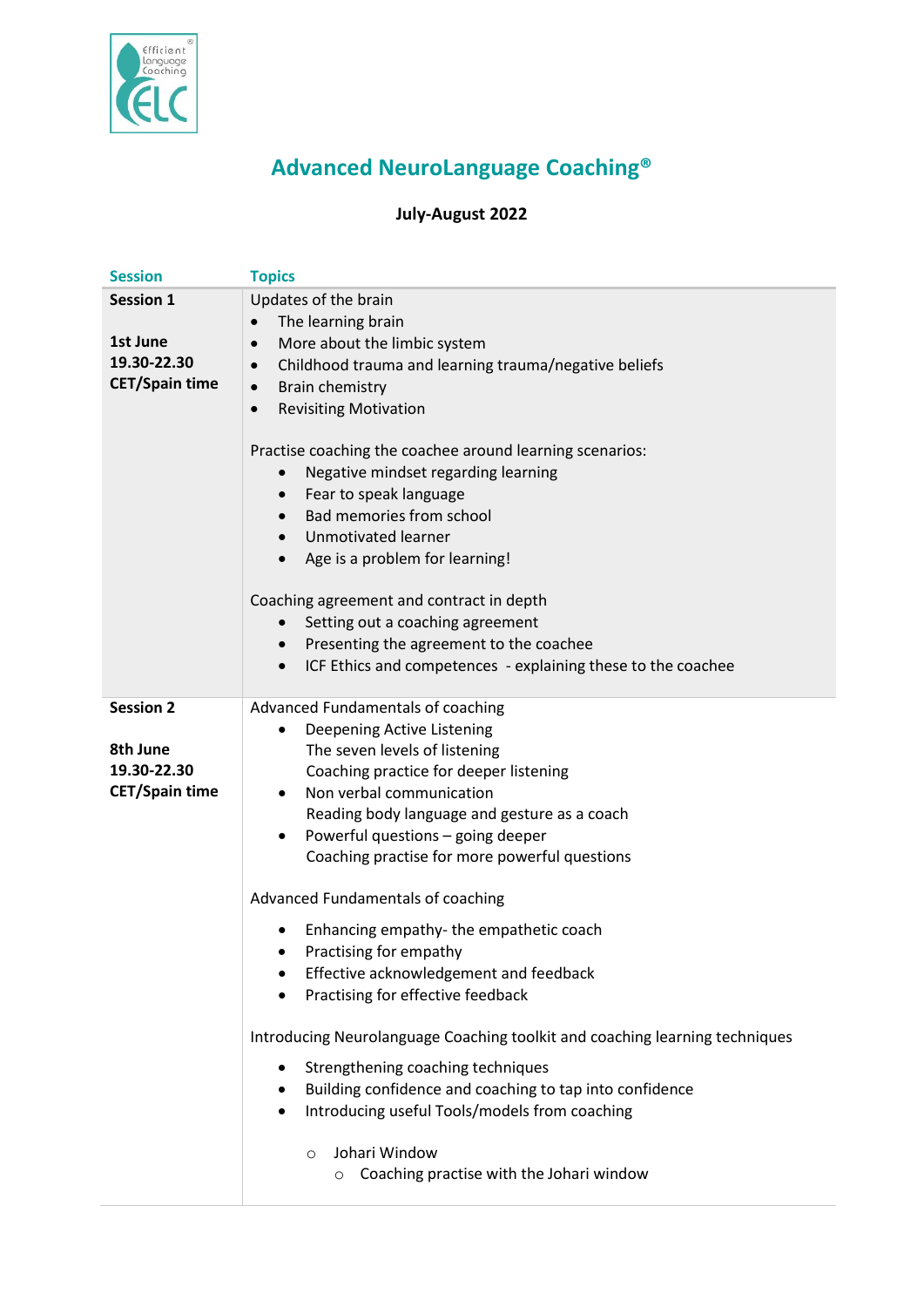

| <b>Session</b>                       | <b>Topics</b>                                                                                                                                                                                                                                                                                                                                                          |
|--------------------------------------|------------------------------------------------------------------------------------------------------------------------------------------------------------------------------------------------------------------------------------------------------------------------------------------------------------------------------------------------------------------------|
| <b>Session 3</b>                     | Introducing useful Tools/models from coaching                                                                                                                                                                                                                                                                                                                          |
| 15th June<br>20.30-22.30             | Swot anaylsis<br>$\circ$                                                                                                                                                                                                                                                                                                                                               |
| <b>CET/Spain time</b>                | Finest moment<br>$\circ$<br>Coaching practise with Finest moment<br>$\circ$                                                                                                                                                                                                                                                                                            |
|                                      | What if?<br>$\circ$<br>Coaching practise with what if?<br>$\circ$                                                                                                                                                                                                                                                                                                      |
|                                      | Fork in the road<br>$\circ$<br>Coaching practise with Fork in the road<br>$\circ$                                                                                                                                                                                                                                                                                      |
|                                      | Coaching models GROW, PRACTICE, CREATE and FEELING<br>$\circ$<br>Coaching practice with the models<br>$\circ$                                                                                                                                                                                                                                                          |
|                                      | Introducing SMART goals<br>$\circ$                                                                                                                                                                                                                                                                                                                                     |
|                                      | Coaching practice around SMART<br>$\circ$                                                                                                                                                                                                                                                                                                                              |
|                                      | <b>Boyatzis Model of Intentional Change</b><br>$\circ$                                                                                                                                                                                                                                                                                                                 |
|                                      | ICEBERG model to assess hidden emotions<br>$\Omega$                                                                                                                                                                                                                                                                                                                    |
|                                      | Gagne's Nine Levels of Learning<br>$\circ$                                                                                                                                                                                                                                                                                                                             |
|                                      | Neurolanguage coaching models<br>$\circ$<br>the 3Ms (Motivation, Mechanical, Mastery)<br>the 5cs (Concrete requirements, Clear Goals, Coaching<br>п<br>conversation, Connecting the brain, Completion<br>PACT PQC                                                                                                                                                      |
| <b>Session 4</b>                     | Action priority matrix - coaching to find the coachee's priority actions                                                                                                                                                                                                                                                                                               |
| 22nd June                            | Assessing the learning impact through coaching conversations and measuring the                                                                                                                                                                                                                                                                                         |
| 20.30-22.30<br><b>CET/Spain time</b> | learning subjectively<br>Assess Learning Impact - coaching to discover the learning about the<br>O<br>material and about oneself and the impact this has on the process,<br>potential changes this could imply/highlight<br>Using the FEELING model to assess and review<br>$\circ$<br>Using a Goal review conversation and measuring the learning/progress<br>$\circ$ |
|                                      | Create your own CEF<br>What is the Central European Framework for languages?<br>Coaching Conversations to find the language level<br>$\circ$<br>Coaching conversation for the coachee to assess own language level<br>$\circ$                                                                                                                                          |
|                                      | <b>Pulse Check</b><br>Powerful questions to assess status quo<br>$\circ$<br>Powerful questions to assess emotions of coachee<br>$\circ$<br>Powerful questions to assess motivation Practise Pulse check coaching<br>$\circ$                                                                                                                                            |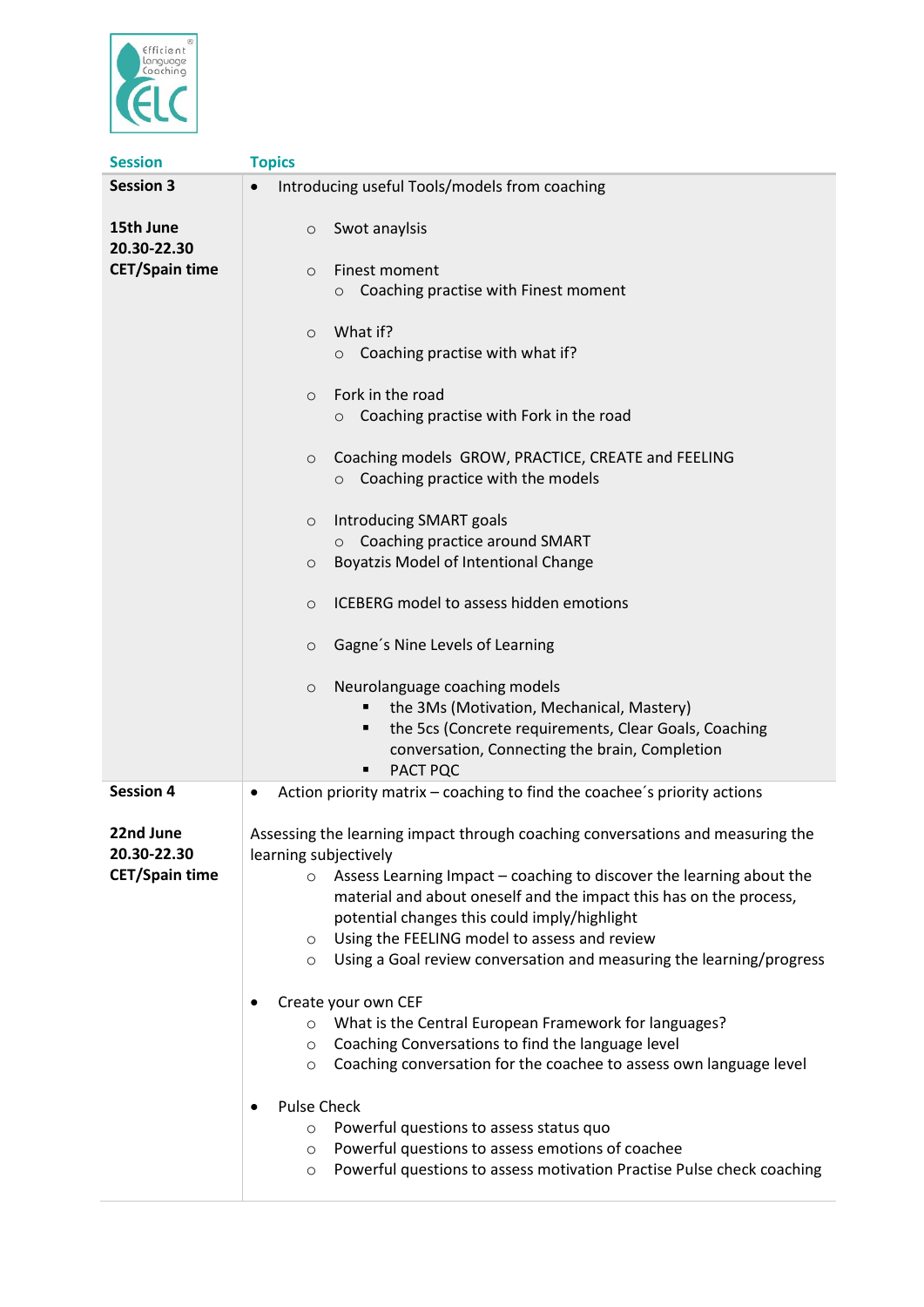

| <b>Session</b>          | <b>Topics</b>                                                                |
|-------------------------|------------------------------------------------------------------------------|
| <b>Session 5</b>        | Case Study Judy - live coaching - building up the process step by step       |
|                         |                                                                              |
| 29th June               | Suggested plan<br>$\bullet$                                                  |
| 20.30-22.30             | Breakdown of topics                                                          |
| <b>CET/Spain time</b>   | Delivering Ongoing NLC sessions<br>$\bullet$                                 |
|                         | Initial session<br>$\bullet$                                                 |
|                         | Goal setting framework<br>$\bullet$                                          |
|                         | Breaking down goals<br>$\bullet$                                             |
|                         | <b>Effective actions</b><br>$\bullet$                                        |
|                         | Problem resolution<br>$\bullet$                                              |
|                         | Discovering learning styles and limbic blocks<br>$\bullet$                   |
|                         | Establishing realistic time and commitment<br>$\bullet$                      |
|                         | Managing progress and accountability<br>$\bullet$                            |
| <b>Session 6</b>        | Case Study Judy - ongoing sessions                                           |
|                         | Delivering grammar through coaching conversations PACT PQC<br>$\bullet$      |
| 6th July<br>19.30-22.30 | Delivering mastery goals                                                     |
| <b>CET/Spain time</b>   | Coaching in a Review session and setting next goals<br>٠                     |
|                         | Measuring success through coaching conversations<br>$\bullet$                |
|                         | <b>Team Coaching</b>                                                         |
|                         | Team coaching in general - What is team coaching                             |
|                         | Role of the coach when coaching teams                                        |
|                         | How to develop social empathy/trust within the team                          |
|                         | Coaching to discover roles in a team                                         |
|                         | Team goal setting                                                            |
|                         | Team action setting                                                          |
|                         | Coaching around team rules                                                   |
|                         | Managing progress and accountability of a team                               |
|                         | Group Neurolanguage Coaching - what can we transport from Team coaching into |
| <b>Session 7</b>        | Language Coaching                                                            |
|                         | How to coach language learning groups?                                       |
| 13th July               | SCARF issues and coaching around these in groups                             |
| 19.30-22.30             | Group language goal setting                                                  |
| <b>CET/Spain time</b>   | Group language action setting                                                |
|                         | Individual goal setting in a group<br>$\bullet$                              |
|                         | Managing progress and accountability<br>$\bullet$                            |
|                         | Group Language Coaching - Case Study Group X                                 |
| <b>Session 8</b>        | Live coaching Practise - complete session                                    |
|                         | Conducting initial coaching session with the group                           |
| 20th July               | Coaching around togetherness<br>٠                                            |
| 20.30-22.30             | Coaching around establishing group rules<br>$\bullet$                        |
| <b>CET/Spain time</b>   | Mechanical goal setting<br>$\bullet$                                         |
|                         | Mastery goal setting<br>$\bullet$                                            |
|                         | Setting group actions<br>$\bullet$                                           |
|                         | Planning, structure and delivery<br>٠                                        |
|                         | Managing accountability and progress                                         |
|                         | Review session for group<br>٠                                                |